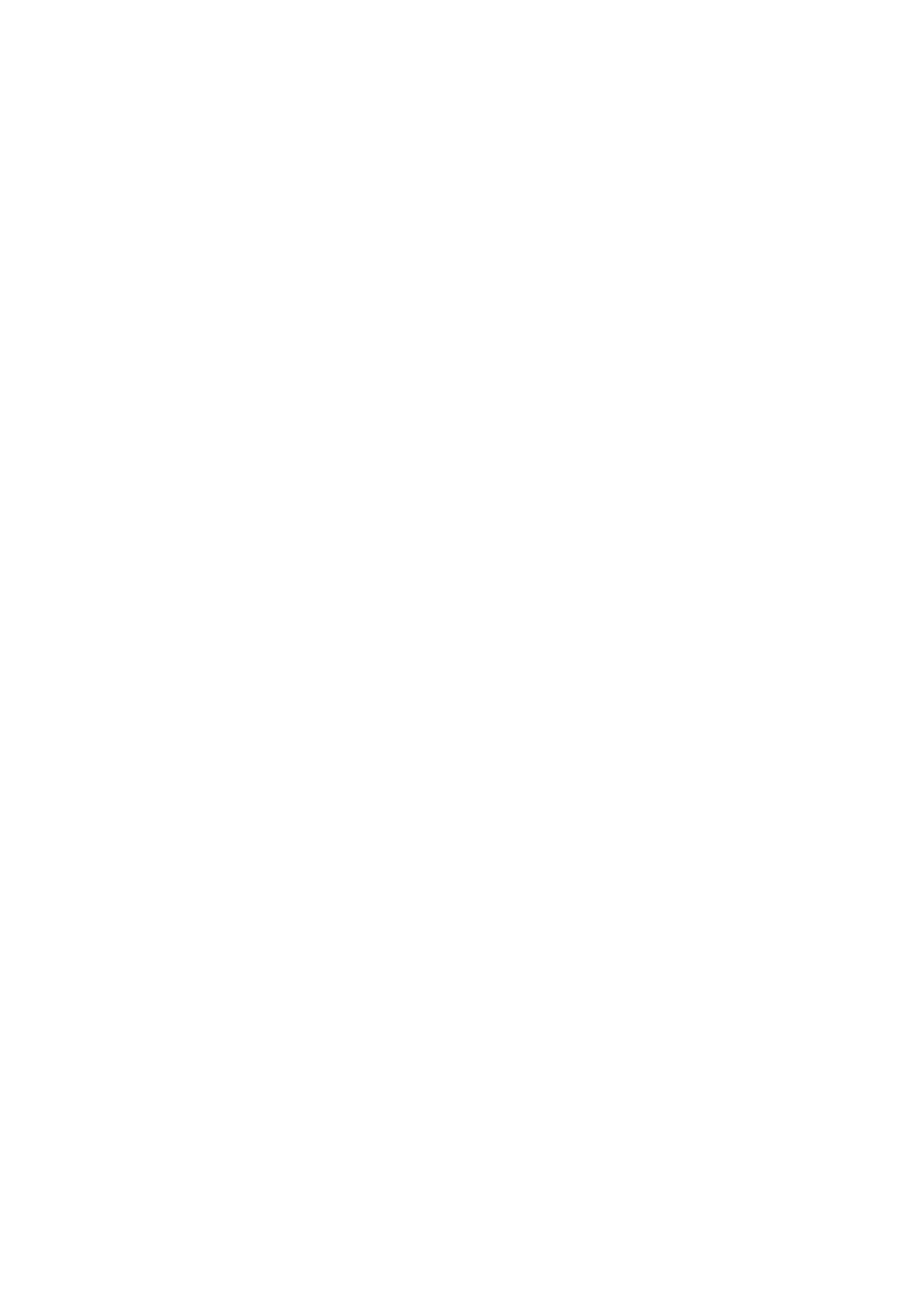# CONTENTS

## NOTICE TO SHAREHOLDERS – ANNUAL GENERAL MEETING

This document is being posted together with the annual integrated report of Murray & Roberts Holdings Limited for the year ended 30 June 2017. Certain references are made to the annual report in the notice of the annual general meeting.

## THIS DOCUMENT IS IMPORTANT AND REQUIRES IMMEDIATE ATTENTION

If you are in any doubt as to the action you should take, please consult your banker, stockbroker, legal advisor, accountant or other professional adviser immediately.

## ACTION REQUIRED

If you have disposed of all your ordinary shares in Murray & Roberts, this document should be handed to the purchaser of such ordinary shares or to the stockbroker, banker or other agent through whom such disposal was effected.

## **CONTENTS**

| Notice of annual general meeting               | 02             |
|------------------------------------------------|----------------|
| Shareholders' right to be represented by proxy | 08             |
| Form of proxy                                  | O <sub>9</sub> |
| Notes to the form of proxy                     | 10             |
| Shareholders' diary                            | 11             |
| Administration and corporate office            | 11             |
|                                                |                |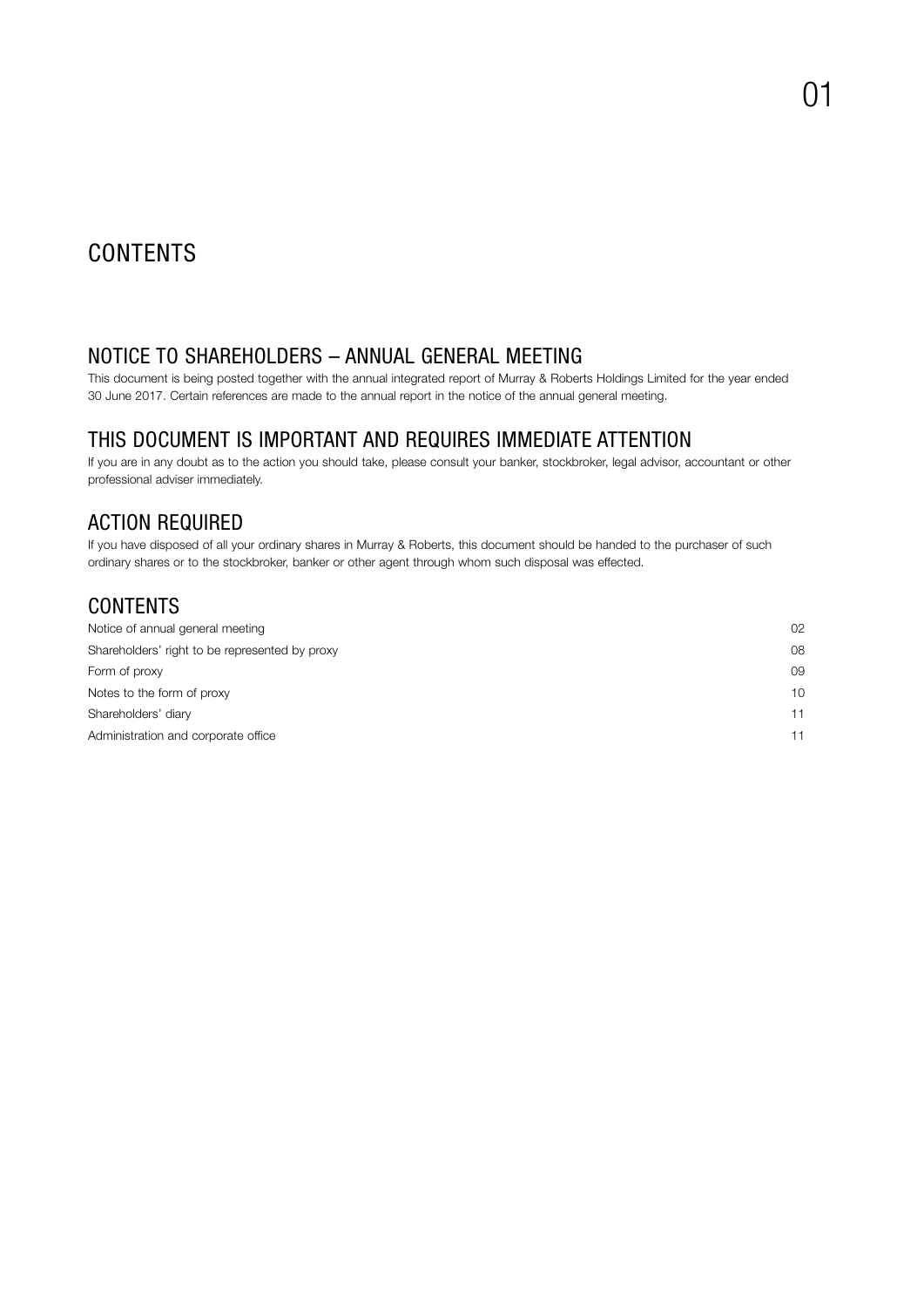## NOTICE OF ANNUAL GENERAL MEETING FOR THE YEAR ENDED 30 JUNE 2017

#### Murray & Roberts Holdings Limited

(Incorporated in the Republic of South Africa) (Registration: 1948/029826/06) (JSE Share code: MUR) (ISIN: ZAE000073441) ("Murray & Roberts" or "Company")

Notice is hereby given that the 69th annual general meeting of the Company will be held at Douglas Roberts Centre, 22 Skeen Boulevard, Bedfordview, Johannesburg on Thursday, 2 November 2017 at 10:00, or any other adjourned or postponed date to conduct the following business and to consider and, if deemed fit, to pass, with or without modification, the ordinary and special resolutions set out below in the manner required by the Companies Act No. 71 of 2008 (as amended) ("Companies Act") and the JSE Limited ("JSE") Listings Requirements ("JSE Listings Requirements"), where applicable:

## 1 PRESENTATION OF ANNUAL FINANCIAL STATEMENTS

 The annual financial statements, incorporating the directors' and audit & sustainability committee reports of the Group and Company for the year ended 30 June 2017, have been approved by the Board of directors of the Company ("Board") on 23 August 2017 and will be presented at the annual general meeting.

## 2 SOCIAL & ETHICS COMMITTEE REPORT

To receive a report by the social & ethics committee on the matters within its mandate.

## 3 ELECTION OF DIRECTORS

 To elect, by way of separate resolutions, directors retiring by rotation. The Board has assessed the performance of the directors standing for election and re-election, as the case may be, and has found them suitable for appointment and reappointment, respectively. Their profiles appear on page 32 of the integrated report.

#### Ordinary resolution 1

"RESOLVED THAT Diane McCann (Radley) be and is hereby elected as a director of the Company."

#### Ordinary resolution 2

"RESOLVED THAT Emma Mashilwane be and is hereby elected as a director of the Company."

#### Ordinary resolution 3

"RESOLVED THAT Alex Maditsi be and is hereby elected as a director of the Company."

#### Ordinary resolution 4

"RESOLVED THAT Suresh Kana be and is hereby elected as a director of the Company."

#### Ordinary resolution 5

"RESOLVED THAT Xolani Mkhwanazi be and is hereby elected as a director of the Company."

#### Ordinary resolution 6

"RESOLVED THAT Daniël Grobler be and is hereby elected as a director of the Company."

## 4 RE-APPOINTMENT OF INDEPENDENT EXTERNAL AUDITORS

 The audit & sustainability committee has nominated Deloitte & Touche for re-appointment as independent auditors and to note in particular Graeme Berry, being the individual registered auditor who will undertake the Company's audit for the year ending 30 June 2018.

#### Ordinary resolution 7

 "RESOLVED THAT Deloitte & Touche, with the designated audit partner being Graeme Berry, be and is hereby re-appointed as auditors of the Group for the ensuing year."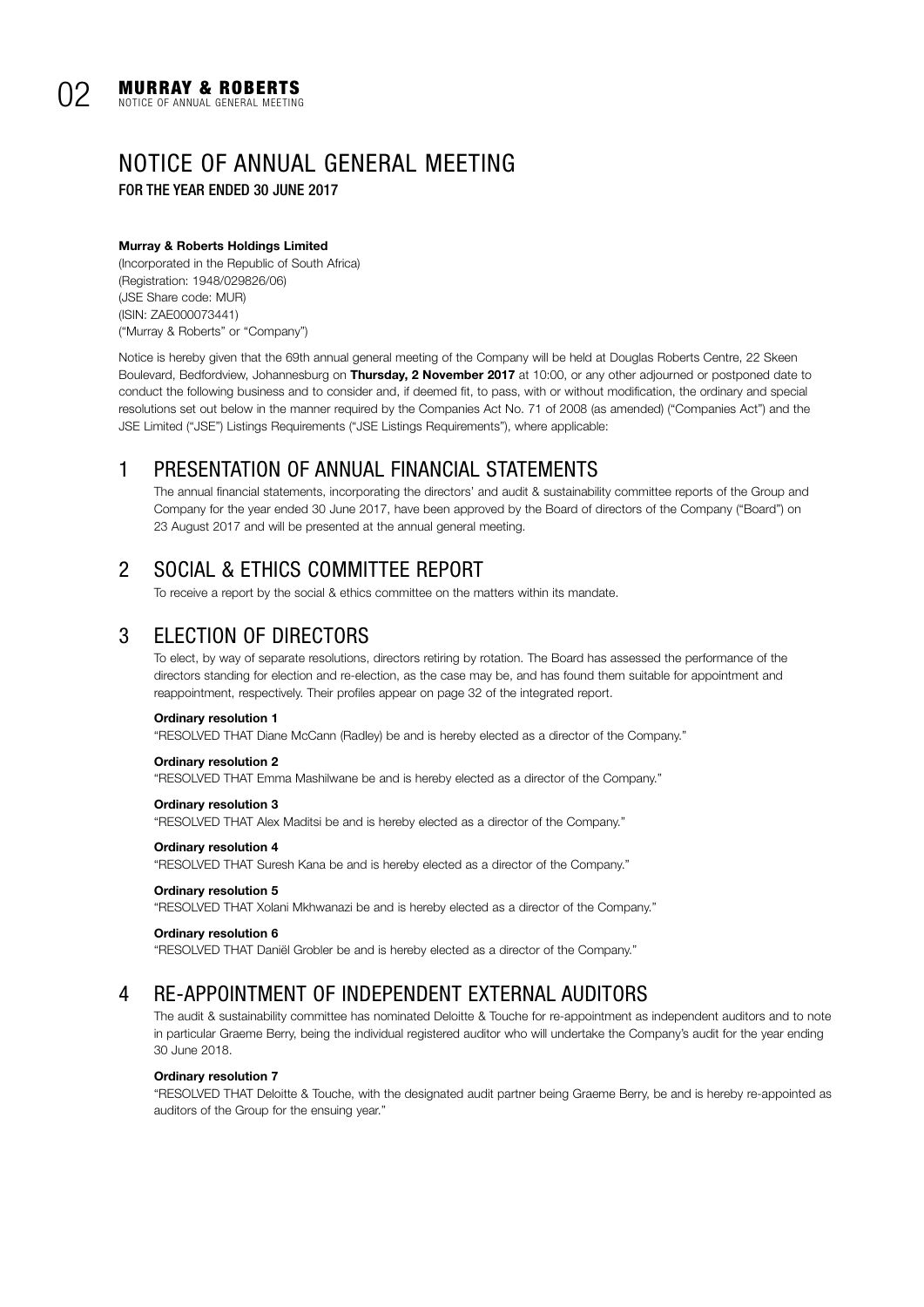## 5 APPROVAL OF THE REMUNERATION POLICY

 The resolution is proposed to shareholders to endorse the Company's remuneration policy as set out in the integrated report. Shareholders are reminded that in terms of King IV, the passing of this ordinary resolution is by way of a non-binding vote. Should 25% or more of the votes cast vote against this ordinary resolution, Murray & Roberts undertakes to engage with shareholders as to the reasons therefore and to appropriately address legitimate and reasonable objections and concerns raised.

#### Ordinary resolution 8

"RESOLVED THAT the remuneration policy for the year ended 30 June 2017 be and is hereby approved."

## 6 APPROVAL OF THE REMUNERATION IMPLEMENTATION REPORT

The resolution is proposed to shareholders to endorse the implementation report, which includes the remuneration disclosure in terms of the Companies Act, as set out in remuneration report in the integrated report. Shareholders are reminded that in terms of King IV, the passing of this ordinary resolution is by way of a non-binding vote. Should 25% or more of the votes cast vote against this ordinary resolution, Murray & Roberts undertakes to engage with shareholders as to the reasons therefore and to appropriately address legitimate and reasonable objections and concerns raised.

#### Ordinary resolution 9

 "RESOLVED THAT the implementation report of the remuneration policy for the year ended 30 June 2017 be and is hereby approved."

## 7 ELECTION OF GROUP AUDIT & SUSTAINABILITY COMMITTEE MEMBERS

 To elect, by way of separate resolutions, independent non-executive directors as Group audit & sustainability committee members until the conclusion of the next annual general meeting. The nomination committee has assessed the performance of the Group audit & sustainability committee members standing for election and has found them suitable for appointment. Their profiles appear on page 32 of the integrated report.

#### Ordinary resolution 10 a)

 "RESOLVED THAT Diane McCann (Radley) be and is hereby elected as a member and chairman of the Group audit & sustainability committee."

#### Ordinary resolution 11 b)

"RESOLVED THAT Emma Mashilwane be and is hereby elected as a member of the Group audit & sustainability committee."

#### Ordinary resolution 12

"RESOLVED THAT Keith Spence be and is hereby elected as a member of the Group audit & sustainability committee."

- *a) Subject to the passing of Ordinary resolution 1.*
- *b) Subject to the passing of Ordinary resolution 2.*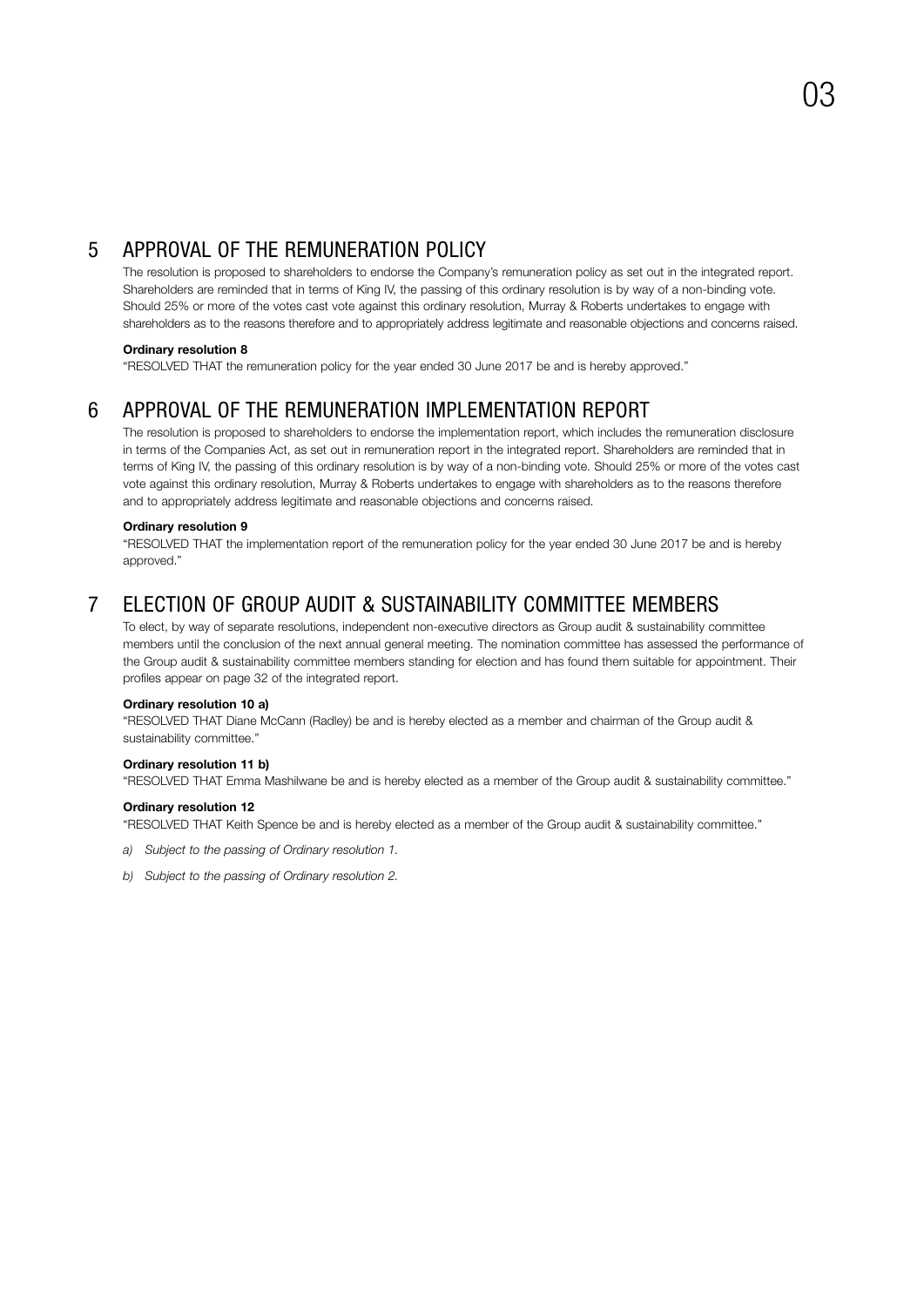## NOTICE OF ANNUAL GENERAL MEETING – CONTINUED

## 8 SPECIAL BUSINESS

To consider and, if deemed fit, to pass, with or without modification, the following special resolutions:

#### 8.1 Fees payable to non-executive directors

To approve the proposed fees payable quarterly in arrears to non-executive directors.

#### Special resolution 1

 "RESOLVED THAT the proposed fees (excluding VAT) for the next 12-month period, payable quarterly in arrears to non-executive directors with effect from the quarter commencing 1 October 2017, be approved as follows:

|                                |                                                                  | Proposed<br>per annum | Previous<br>per annum |
|--------------------------------|------------------------------------------------------------------|-----------------------|-----------------------|
| Chairman                       | Includes director and committee fees <sup>1</sup>                | R1 500 000            | R1 415 000            |
| Lead Independent Director      | Includes director and relevant committee fees <sup>2&amp;3</sup> | R1 050 000            |                       |
| <b>Resident Director</b>       | Per annum <sup>2&amp;3</sup>                                     | R305 000              | R288 000              |
| Non-resident Director          | Per annum <sup>2&amp;3</sup>                                     | AU\$100 000           | AU\$100 000           |
| Audit & sustainability         | Chairman                                                         | R283 000              | R267 000              |
|                                | <b>Resident Member</b>                                           | R <sub>151</sub> 500  | R143 000              |
|                                | Non-resident Member                                              | AU\$10 000            | AU\$10 000            |
| Health, safety & environment   | Chairman                                                         | R205 500              | R194 000              |
|                                | <b>Resident Member</b>                                           | R105 000              | R99 000               |
|                                | Non-resident member                                              | AU\$10 000            | AU\$10 000            |
| Nomination                     | Member                                                           | R67 000               | R63 000               |
| Remuneration & human resources | Chairman                                                         | R <sub>205</sub> 500  | R <sub>194</sub> 000  |
|                                | Member                                                           | R <sub>105</sub> 000  | R99 000               |
| Risk management                | Chairman                                                         | R <sub>205</sub> 500  | R <sub>194</sub> 000  |
|                                | Resident Member                                                  | R105 000              | R99 000               |
|                                | Non-resident Member                                              | AU\$10 000            | AU\$10 000            |
| Social & ethics                | Chairman                                                         | R <sub>205</sub> 500  | R194 000              |
|                                | <b>Resident Member</b>                                           | R105 000              | R99 000               |
|                                | Non-resident member                                              | AU\$10 000            | AU\$10 000            |
| Ad hoc meetings                |                                                                  |                       |                       |
| Board                          | <b>Resident Member</b>                                           | R50 000               | R47 000               |
|                                | Non-resident member                                              | AU\$17 000            | AU\$17 000            |
| Committee                      | <b>Resident Member</b>                                           | R <sub>25</sub> 500   | R24 000               |
|                                | Non-resident member                                              | AU\$8 900             | AU\$8 900             |

*1 Includes fees for chairing the nomination committee and attending all Board committees.*

*2 Calculated on the basis of five meetings per annum.*

*3 A deduction of R25 500 or AU\$8 900 per meeting will apply for non-attendance at a scheduled Board meeting.*

*4 A deduction of R10 500 or AU\$1 000 per meeting will apply for non-attendance at a scheduled Committee meeting.*

*5 Australian resident non-executive directors will receive an annual travel allowance of AU\$25 000 to compensate for the extraordinary time spent travelling to attend meetings."* 

#### Explanatory note to special resolution 1

 This resolution ensures that the level of annual fees paid to non-executive directors remains competitive, to enable the Company to attract and retain individuals of the calibre required to make a meaningful contribution to the Company, having regard to the appropriate capability, skills and experience required. The Board has recommended that the level of fees paid to non-executive directors be adjusted as proposed with effect from 1 October 2017.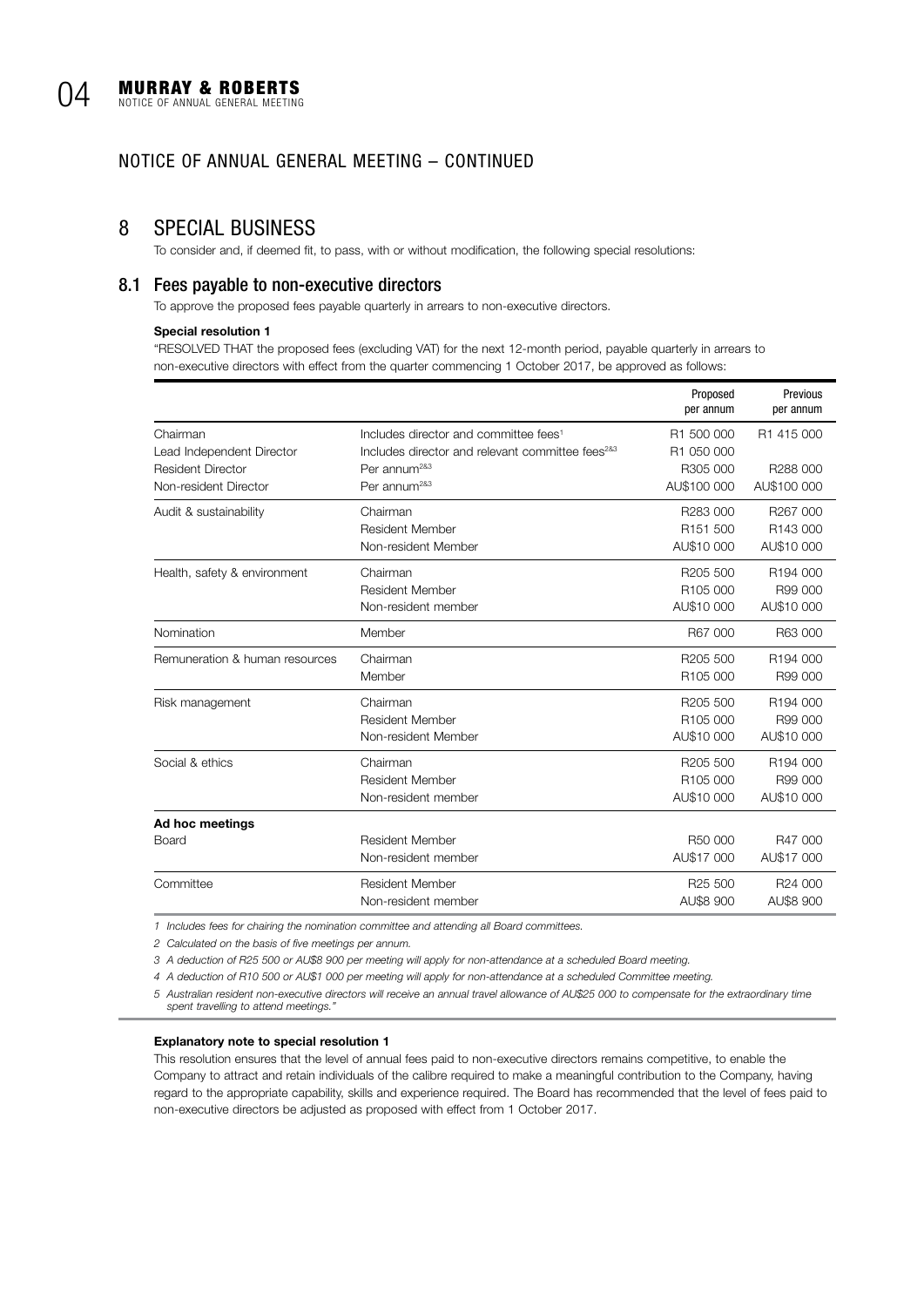#### 8.2 General authority to repurchase shares

#### Special resolution 2

 To authorise the directors, if they deem it appropriate in the interests of the Company, to instruct that the Company or subsidiaries of the Company acquire or repurchase ordinary shares issued by the Company.

 "RESOLVED THAT, subject to compliance with the JSE Listings Requirements, the Companies Act, and the memorandum of incorporation of the Company, the directors be and are hereby authorised at their discretion to instruct that the Company or subsidiaries of the Company acquire or repurchase ordinary shares issued by the Company, provided that:

- The number of ordinary shares acquired in any one financial year will not exceed 5% (five percent) of the ordinary shares in issue at the date on which this resolution is passed;
- This must be effected through the order book operated by the JSE trading system and done without any prior understanding or arrangement between the Company and the counterparty (reported trades are prohibited);
- This authority will lapse on the earlier of the date of the next annual general meeting of the Company or 15 (fifteen) months after the date on which this resolution is passed;
- The price paid per ordinary share may not be greater than 10% (ten percent) above the weighted average of the market value of the ordinary shares for the 5 (five) business days immediately preceding the date on which a purchase is made."

 The directors undertake that they will not implement the repurchase as contemplated in this special resolution while this general authority is valid, unless:

- The consolidated assets of the Company and Company and its subsidiaries ("the Group"), fairly valued in accordance with International Financial Reporting Standards and in accordance with accounting policies used in the Company and Group annual financial statements for the year ended 30 June 2017, will exceed the consolidated liabilities of the Company and the Group immediately following such purchase or twelve months after the date of the notice of annual general meeting of the Company, whichever is the later;
- The Company and the Group will be able to pay their debts as they become due in the ordinary course of business for a period of twelve months after the date of the notice of annual general meeting or a period of twelve months after the date on which the Board considers that the purchase will satisfy the immediately preceding requirement and this requirement, whichever is the later;
- The issued share capital and reserves of the Company and Group will be adequate for the purposes of the business of the Company and Group for a period of twelve months after the date of the notice of annual general meeting of the Company;
- The Company and Group will have adequate working capital for ordinary business purposes for a period of twelve months after the date of this notice of annual general meeting of the Company;
- A resolution is passed by the Board that it has authorised the repurchase, that the Company and its subsidiaries have passed the solvency and liquidity test as contained in section 4 of the Companies Act and that, since the solvency and liquidity test was performed, there have been no material changes to the financial position of the Group;
- The Company or its subsidiaries will not repurchase securities during a prohibited period as defined in paragraph 3.67 of the JSE Listings Requirements unless the Company has a repurchase programme in place where the dates and quantities of securities to be traded during the relevant prohibited period are fixed (not subject to any variation) and has been submitted to the JSE in writing prior to the commencement of the prohibited period. The Company will instruct an independent third party, which makes its investment decisions in relation to the Company's securities independently of, and uninfluenced by the Company prior to the commencement of the prohibited period to execute the repurchase programme submitted to the JSE;
- When the Company or its subsidiaries have cumulatively repurchased 3% (three percent) of the initial of the relevant class of securities, and for each 3% (three percent) in aggregate of the initial of that class acquired thereafter, an announcement will be made;
- The Company at any time only appoints one agent to effect any repurchase(s) on its behalf.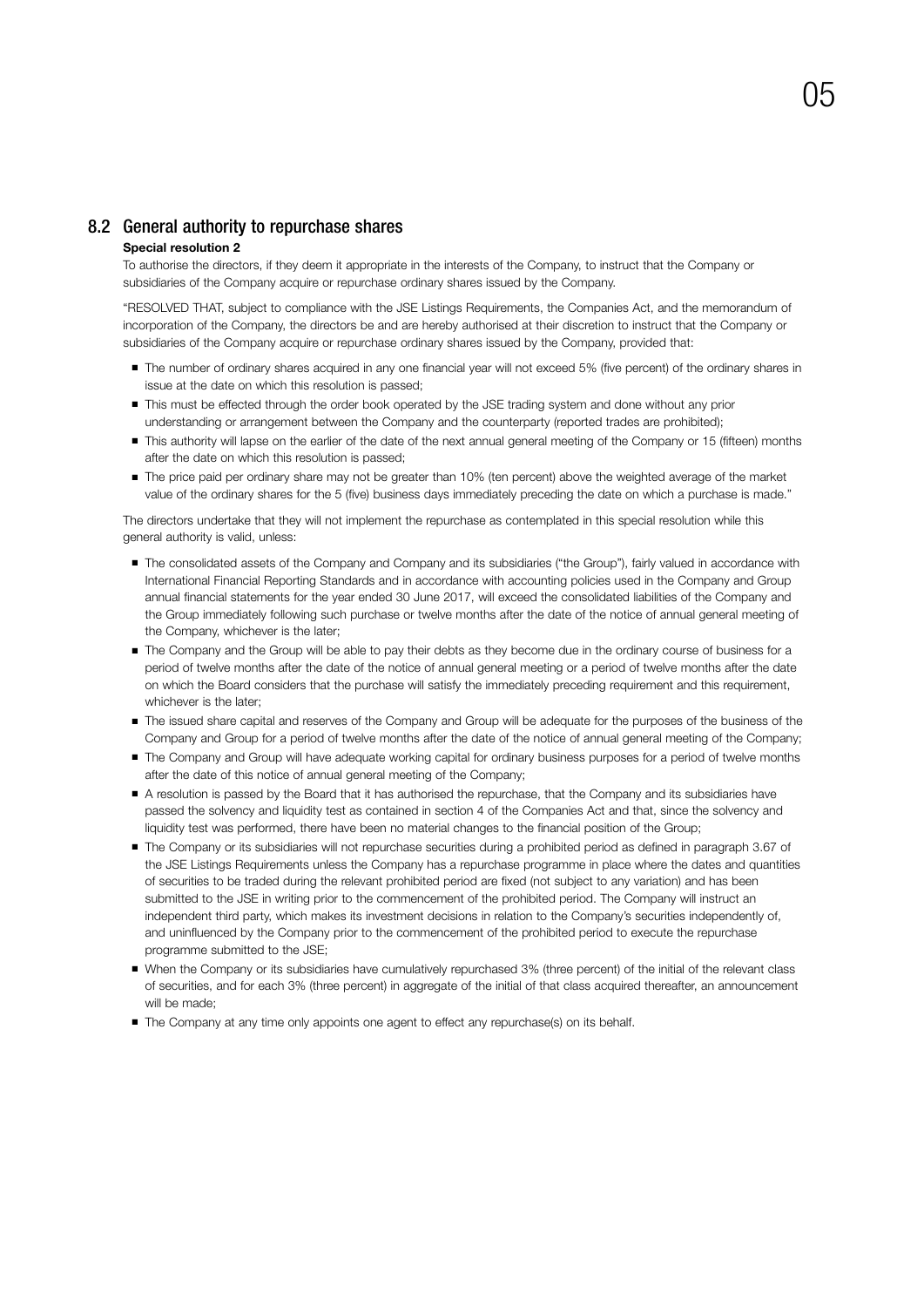## NOTICE OF ANNUAL GENERAL MEETING – CONTINUED

#### 8.2 General authority to repurchase shares continued

#### Special resolution 2 continued

 The following additional information, some of which appears in the integrated report, is provided in terms of the paragraph 11.26 of the JSE Listings Requirements for purposes of the general authority to repurchase shares (special resolution 2):

- major shareholders page 116 of the integrated report;
- share capital of the company available in the online integrated report.

 The directors, whose names appear on page 32 of the integrated report, collectively and individually, accept full responsibility for the accuracy of the information pertaining to special resolution 2; and certify that, to the best of their knowledge and belief, there are no facts that have been omitted which would make any statement false or misleading, and that all reasonable enquiries to ascertain such facts have been made and that this resolution contains all information required by law and the JSE Listings Requirements.

 Other than the facts and developments reported on in the integrated report, there have been no material changes in the financial or trading position of the Company and its subsidiaries that has occurred since the date of signature of the annual financial statements for the period ended 30 June 2017 up to the date of this notice of annual general meeting.

## RECORD DATE

- 1. Record date to determine which shareholders are entitled to receive the notice of annual general meeting is Friday, 22 September 2017 ("Notice Record Date").
- 2. Last day to trade in order to be eligible to attend and vote at the annual general meeting is Tuesday, 24 October 2017.
- 3. Record date to determine which shareholders are entitled to attend and vote at the annual general meeting is Friday, 27 October 2017 ("Voting Record Date").
- 4. Forms of proxy for the annual general meeting requested to be lodged by 10:00 on Tuesday, 31 October 2017.

## VOTING AND PROXIES

Ordinary shareholders are entitled to attend, speak and vote at the annual general meeting. Ordinary shareholders may appoint a proxy to attend, speak and vote in their stead. A proxy need not be a shareholder of the Company.

If you are a certificated shareholder or a dematerialised shareholder with own-name registration and are unable to attend the Annual General Meeting but wish to be represented thereat, you are requested to complete and return the Form of Proxy attached hereto, in accordance with the instructions therein, and lodge it with, or post it, so as to reach the Transfer Secretaries by no later than 10:00 on Tuesday, 31 October 2017. If you are unable to attend the General Meeting but wish to be represented thereat, and you do not complete and return the Form of Proxy prior to 10:00 on Tuesday, 31 October 2017, you will nevertheless, at any time prior to the commencement of voting on the resolutions at the Annual General Meeting, be entitled to lodge the Form of Proxy with the chairman of the Annual General Meeting.

The special resolutions proposed to be adopted at this annual general meeting require the support of at least 75% of the voting rights exercised thereon in order to be adopted. Unless otherwise stated, ordinary resolutions proposed to be adopted require the support of more than 50% of the voting rights exercised thereon in order to be adopted.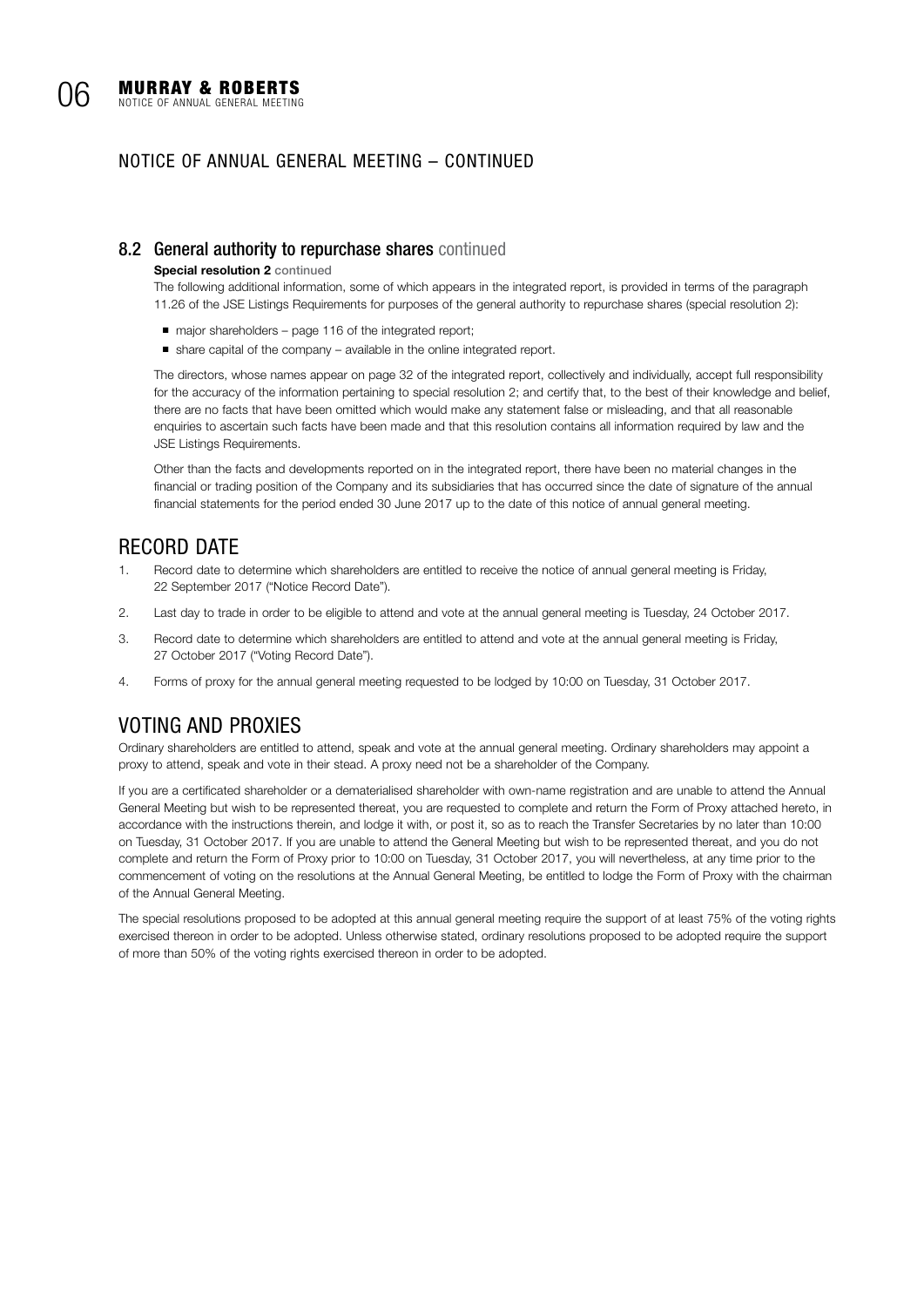In terms of the JSE Listings Requirements, any shares held by the Group's subsidiaries as treasury shares will not have their votes taken into account in determining the results of voting on all JSE resolution.

No voting rights attaching to shares held by the Group subsidiaries may be exercised in terms of section 48(2) of the Companies Act in respect of the resolutions contained herein.

Shareholders holding dematerialised shares, but not in their own name, must furnish their Central Securities Depository Participant ("CSDP") or broker with their instructions for voting at the annual general meeting. If your CSDP or broker, as the case may be, does not obtain instructions from you, it will be obliged to act in terms of your mandate furnished to it, or if the mandate is silent in this regard, complete the relevant form of proxy attached.

Unless you advise your CSDP or broker, in terms of the agreement between you and your CSDP or broker by the cut off time stipulated in the agreement, that you wish to attend the annual general meeting or send a proxy to represent you at the annual general meeting, your CSDP or broker will assume that you do not wish to attend the annual general meeting or send a proxy.

If you wish to attend the annual general meeting or send a proxy, you must request your CSDP or broker to issue the necessary letter of representation to you. Shareholders holding dematerialised shares in their own name, or holding shares that are not dematerialised, and who are unable to attend the annual general meeting and wish to be represented at the meeting, must complete the relevant form of proxy attached in accordance with the instructions and lodge it with or mail it to the transfer secretaries.

The completion of a form of proxy does not preclude any shareholder registered by the Voting Record Date from attending the annual general meeting.

Shareholders and proxies attending the annual general meeting on behalf of shareholders are reminded that satisfactory identification must be presented in order for such shareholder or proxy to be allowed to attend or participate in the annual general meeting.

Shareholders or their proxies may participate in the meeting by way of telephone conference call and, if they wish to do so:

- Must contact the Group Secretary (by email at the address bert.kok@murrob.com) by no later than 10:00 on Tuesday, 31 October 2017 in order to obtain dial-in details for that conference call;
- Will be required to provide reasonably satisfactory identification; and
- Will be billed separately by their own telephone service providers for their telephone call to participate in the meeting.

Voting via the electronic facilities will not be possible and shareholders wishing to vote their shares will need to be represented at the meeting either in person, by proxy or by letter of representation, as provided for in the notice of annual general meeting.

By order of the Board

Bert Kok Group Secretary 29 September 2017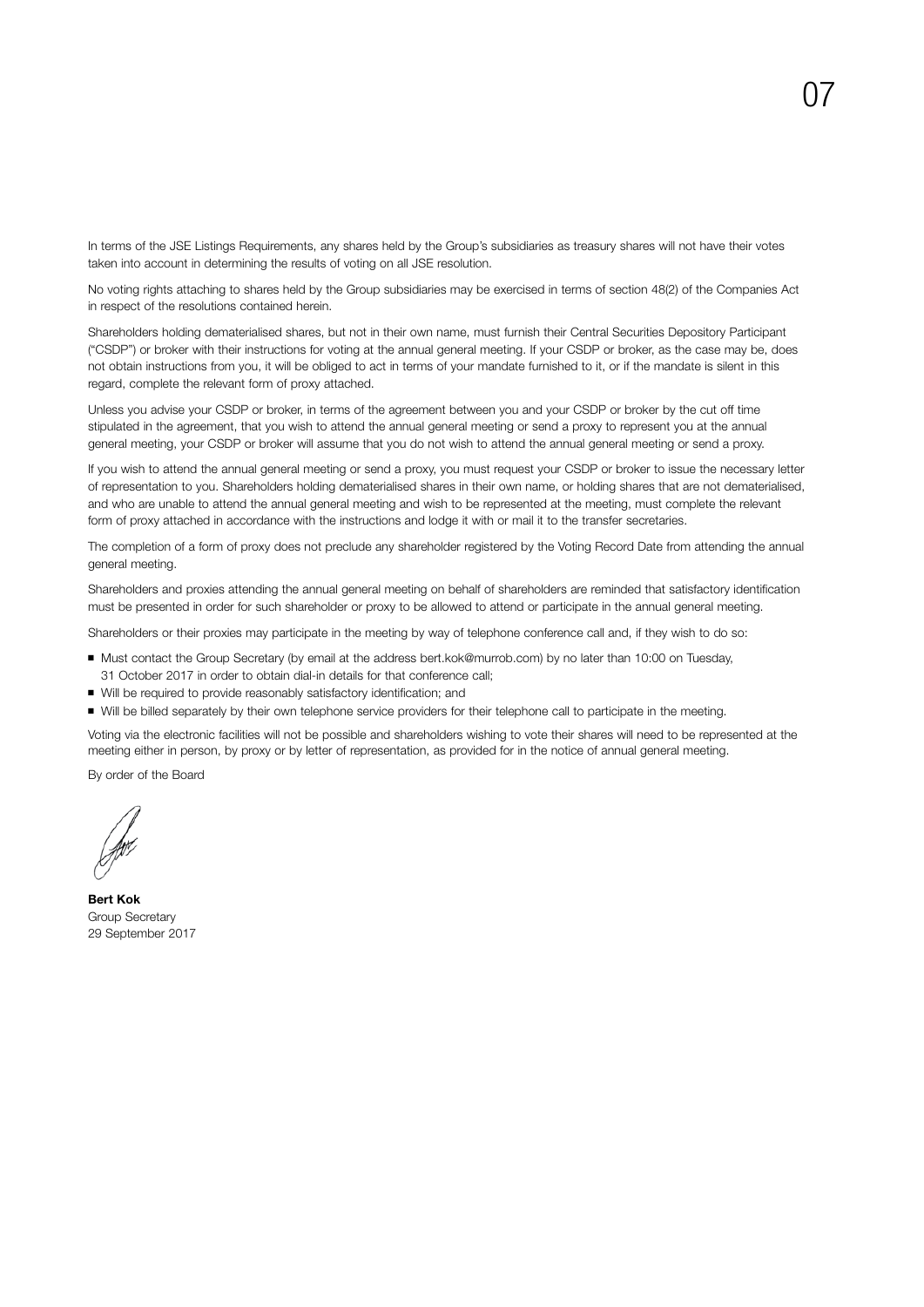# SHAREHOLDERS' RIGHT TO BE REPRESENTED BY PROXY

- 1. A shareholder may at any time appoint any individual, including a non-shareholder of the Company, as a proxy to participate in, speak and vote at a shareholders' meeting on his or her behalf, or to give or withhold consent on behalf of the shareholder to a decision.
- 2. A proxy appointment must be in writing, dated and signed by the shareholder, and remains valid for one year after the date on which it was signed or any longer or shorter period expressly set out in the appointment, unless it is revoked in terms of paragraph 6.3 or expires earlier in terms of paragraph 10.4 below.
- 3. A shareholder may appoint two or more persons concurrently as proxies and may appoint more than one proxy to exercise voting rights attached to different securities held by the shareholder.
- 4. A proxy may delegate his or her authority to act on behalf of the shareholder to another person, subject to any restriction set out in the instrument appointing the proxy ("proxy instrument").
- 5. A copy of the proxy instrument must be delivered to the Company, or to any other person acting on behalf of the Company, before the proxy exercises any rights of the shareholder at a shareholders' meeting of the Company before the meeting commences.
- 6. Irrespective of the form of instrument used to appoint a proxy:
	- 6.1 the appointment is suspended at any time and to the extent that the shareholder chooses to act directly and in person in the exercise of any rights as a shareholder;
	- 6.2 the appointment is revocable unless the proxy appointment expressly states otherwise; and
	- 6.3 if the appointment is revocable, a shareholder may revoke the proxy appointment by cancelling it in writing or by making a later, inconsistent appointment of a proxy, and delivering a copy of the revocation instrument to the proxy and to the Company.
- 7. The revocation of a proxy appointment constitutes a complete and final cancellation of the proxy's authority to act on behalf of the shareholder as of the later of the date stated in the revocation instrument, if any, or the date on which the revocation instrument was delivered as contemplated in paragraph 6.3 above;
- If the proxy instrument has been delivered to a Company, as long as that appointment remains in effect, any notice to be delivered by the Company to the shareholder must be delivered by the Company to the shareholder, or the proxy or proxies, if the shareholder has directed the Company to do so in writing and paid any reasonable fee charged by the Company for doing so.
- 9. A proxy is entitled to exercise, or abstain from exercising, any voting right of the shareholder without direction.
- 10. If a Company issues an invitation to shareholders to appoint one or more persons named by the Company as a proxy, or supplies a form of proxy instrument:
	- 10.1 the invitation must be sent to every shareholder entitled to notice of the meeting at which the proxy is intended to be exercised;
	- 10.2 the invitation or form of proxy instrument supplied by the Company must:
		- 10.2.1 bear a reasonably prominent summary of the rights established in section 58 of the Act;
		- 10.2.2 contain adequate blank space, immediately preceding the name(s) of any person(s) named in it, to enable a shareholder to write the name, and if desired, an alternative name of a proxy chosen by the shareholder; and
		- 10.2.3 provide adequate space for the shareholder to indicate whether the appointed proxy is to vote in favour of or against any resolution(s) to be put at the meeting, or is to abstain from voting;
	- 10.3 the Company must not require that the proxy appointment be made irrevocable; and
	- 10.4 the proxy appointment remains valid only until the end of the meeting at which it was intended to be used, subject to paragraph 7 above.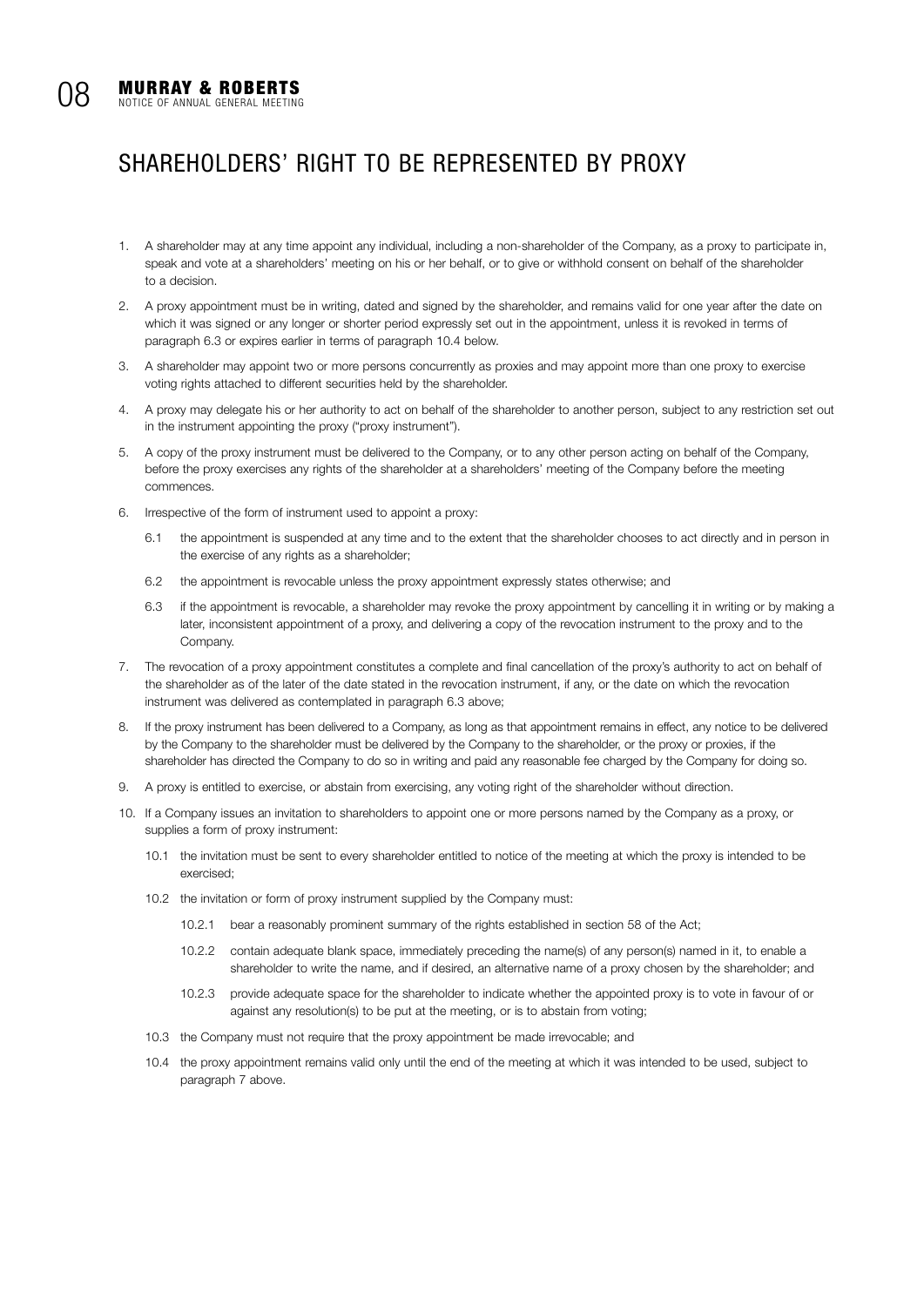# FORM OF PROXY

#### Murray & Roberts Holdings Limited

(Incorporated in the Republic of South Africa) (Registration number: 1948/029826/06) (JSE share code: MUR) (ISIN: ZAE000073441) ("Company")

If you are a dematerialised shareholder, other than with own name registration, do not use this form. Dematerialised shareholders, other than with own name registration, should provide instructions to their appointed Central Securities Depository Participant (CSDP) or broker in the form as stipulated in the agreement entered into between the shareholder and the CSDP or broker.

| I/We                   | (please print full names)                                                                        |
|------------------------|--------------------------------------------------------------------------------------------------|
| 0f                     | (please state address)                                                                           |
| email address          |                                                                                                  |
| being the holder(s) of | ordinary shares in the issued share capital of the Company, do hereby appoint (see note 3 and 5) |
|                        |                                                                                                  |

2.

#### 3. the chairman of the annual general meeting

as my/our proxy to attend and speak and vote for me/us on my/our behalf at the 69th annual general meeting of the Company which will be held at Douglas Roberts Centre, 22 Skeen Boulevard, Bedfordview, Johannesburg on Thursday, 2 November 2017 at 10:00 and at any adjournment or postponement of the meeting, for the purpose of considering and, if deemed fit, passing, with or without modification, the resolutions to be proposed at the meeting, and to vote on the resolutions in respect of the ordinary shares registered in my/our name(s) in accordance with the following instructions (see note 6):

|           |                                                                               | Insert an 'X' or number of ordinary shares |         |         |
|-----------|-------------------------------------------------------------------------------|--------------------------------------------|---------|---------|
|           |                                                                               | For                                        | Against | Abstain |
| 1.        | Ordinary resolution 1                                                         |                                            |         |         |
|           | Election of Diane McCann (Radley) as a director                               |                                            |         |         |
| 2.        | Ordinary resolution 2                                                         |                                            |         |         |
|           | Election of Emma Mashilwane as a director                                     |                                            |         |         |
| 3.        | Ordinary resolution 3                                                         |                                            |         |         |
|           | Election of Alex Maditsi as a director                                        |                                            |         |         |
| 4.        | Ordinary resolution 4                                                         |                                            |         |         |
|           | Election of Suresh Kana as a director                                         |                                            |         |         |
| 5.        | Ordinary resolution 5                                                         |                                            |         |         |
|           | Election of Xolani Mkhwanazi as a director                                    |                                            |         |         |
| 6.        | Ordinary resolution 6                                                         |                                            |         |         |
|           | Election of Daniël Grobler as a director                                      |                                            |         |         |
| 7.        | Ordinary resolution 7                                                         |                                            |         |         |
|           | Re-appoint Deloitte & Touche as independent auditors                          |                                            |         |         |
| 8.        | Ordinary resolution 8                                                         |                                            |         |         |
|           | Approve the remuneration policy                                               |                                            |         |         |
| 9.        | Ordinary resolution 9                                                         |                                            |         |         |
|           | Approve the implementation of the remuneration policy                         |                                            |         |         |
|           | 10. Ordinary resolution 10                                                    |                                            |         |         |
|           | Appointment of Diane McCann (Radley) as member and Chairman                   |                                            |         |         |
|           | of the audit & sustainability committee                                       |                                            |         |         |
|           | 11. Ordinary resolution 11                                                    |                                            |         |         |
|           | Appointment of Emma Mashilwane as member of the                               |                                            |         |         |
|           | audit & sustainability committee                                              |                                            |         |         |
|           | 12. Ordinary resolution 12                                                    |                                            |         |         |
|           | Appointment of Keith Spence as member of the audit & sustainability committee |                                            |         |         |
|           | 13. Special resolution 1                                                      |                                            |         |         |
|           | Fees payable to non-executive directors                                       |                                            |         |         |
|           | 14. Special resolution 2                                                      |                                            |         |         |
|           | General authority to repurchase shares                                        |                                            |         |         |
|           |                                                                               |                                            |         |         |
| Signed at | on                                                                            |                                            |         | 2017    |

Signature

Assisted by me (where applicable)

*Each ordinary shareholder is entitled to appoint one or more proxies (none of whom needs to be an ordinary shareholder of the Company) to attend, speak and, on a poll, vote in place of that ordinary shareholder at the annual general meeting.*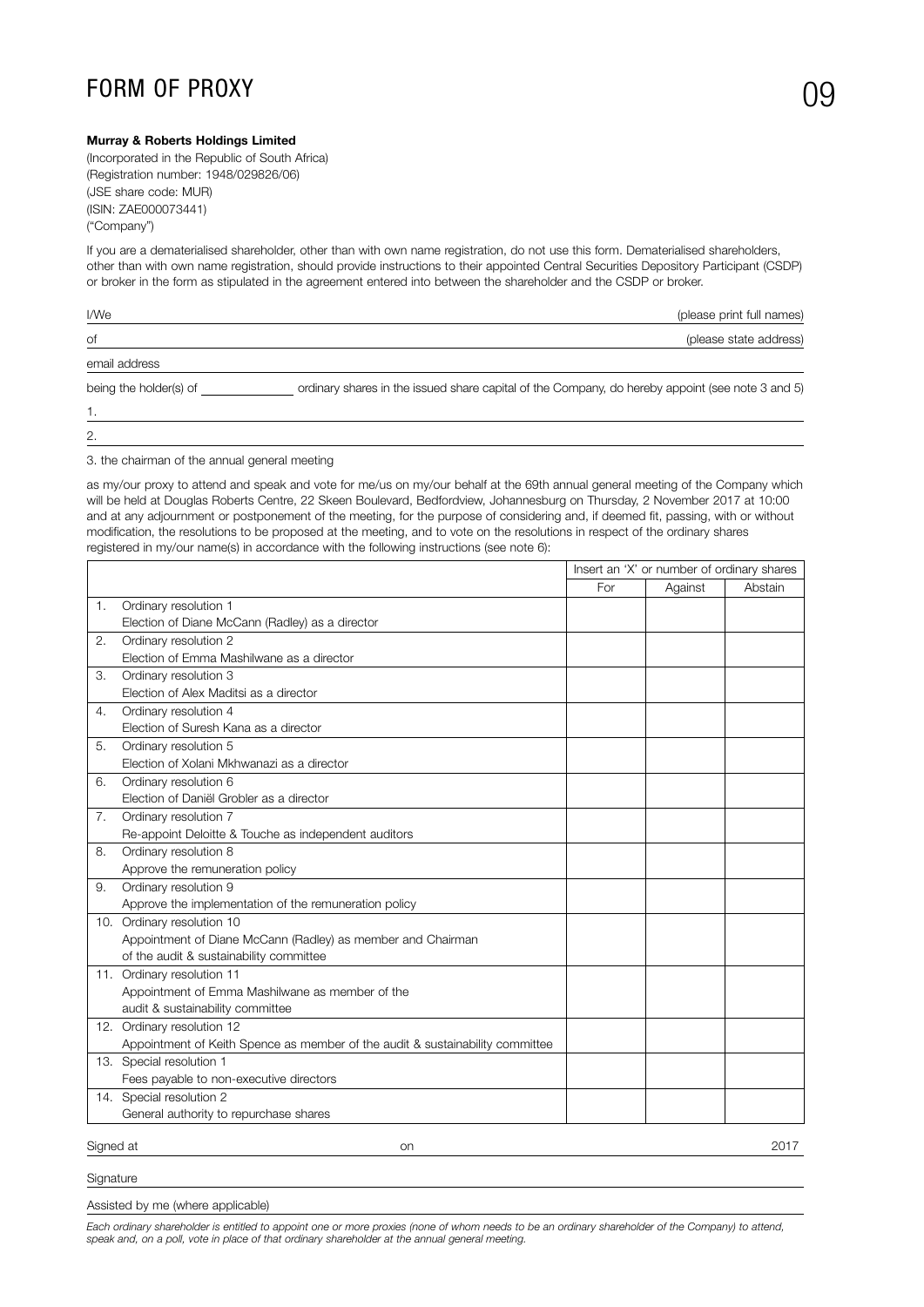# NOTES TO FORM OF PROXY

#### Instructions on signing and lodging the annual general meeting proxy form

- 1. The following categories of ordinary shareholders are entitled to complete a form of proxy:
	- a) certificated ordinary shareholders whose names appear on the Company's register;
	- b) own name electronic ordinary shareholders whose names appear on the sub-register of a Central Securities Depository Participant (CSDP);
	- c) CSDPs with nominee accounts; and
	- d) brokers with nominee accounts.
- 2. Certificated ordinary shareholders wishing to attend the annual general meeting have to ensure beforehand with the transfer secretaries of the Company that their shares are registered in their name.
- 3. Beneficial ordinary shareholders whose shares are not registered in their own name, but in the name of another, for example, a nominee, may not complete a proxy form, unless a form of proxy is issued to them by the registered ordinary shareholder and they should contact the registered ordinary shareholder for assistance in issuing instruction on voting their shares, or obtaining a proxy to attend, speak and, on a poll, vote at the annual general meeting.
- 4. All beneficial owners who have dematerialised their shares through a CSDP or broker, other than those in their own name, must provide the CSDP or broker with their voting instructions. Alternatively, should such an ordinary shareholder wish to attend the meeting in person, in terms of the agreement with the CSDP or broker, such ordinary shareholder may request the CSDP or broker to provide the ordinary shareholder with a letter of representation.
- 5. An ordinary shareholder may insert the name of a proxy or the names of two alternative proxies of the ordinary shareholder's choice in the space/s provided, with or without deleting "the chairman of the annual general meeting", but the ordinary shareholder must initial any such deletion. The person whose name stands first on the form of proxy and who is present at the annual general meeting will be entitled to act as proxy to the exclusion of those whose names follow.
- 6. Please insert an 'X' or the number of votes in the relevant spaces according to how you wish your votes to be cast. However, if you wish to cast your votes in respect of a lesser number of ordinary shares than you own in the Company, insert the number of ordinary shares in respect of which you desire to vote. Failure to comply with the above will be deemed to authorise the proxy to vote, or to abstain from voting at the annual general meeting as he/she deems fit in respect of all ordinary shareholder's votes exercisable. Where the proxy is the chairman, failure to comply will be deemed to authorise the chairman to vote in favour of the resolution. An ordinary shareholder or the proxy is not obliged to use all the votes exercisable by the ordinary shareholder or by the proxy, but the total of votes cast and in respect of which abstention is recorded may not exceed the total of the votes exercisable by the ordinary shareholder or by the proxy.
- 7. Shareholders are requested to lodge completed Forms of Proxy to reach the Transfer Secretaries by no later than 10:00 on Tuesday, 31 October 2017. Nevertheless, completed Forms of Proxy may be lodged with the chairperson of the Annual General Meeting prior to the Annual General Meeting so as to reach the chairperson by no later than immediately prior to the commencement of voting on the resolutions to be tabled at the Annual General Meeting. Forms of proxy must be received by the Company's transfer secretaries, Link Market Services South Africa Proprietary Limited, at any of the following addresses:
	- a) Physical address: 13th Floor, Rennie House, 19 Ameshoff Street, Braamfontein, 2001;
	- b) Postal address: PO Box 4844, Johannesburg, 2000;
	- c) Fax: +27 (86) 674 2450; and/or
	- d) Email: meetfax@linkmarketservices.co.za
- 8. The completion and lodging of this form of proxy will not preclude the relevant ordinary shareholder from attending the annual general meeting and speaking and voting in person at the meeting to the exclusion of any proxy appointed.
- 9. Documentary evidence establishing the authority of a person signing this form of proxy in a representative capacity must be attached to this form of proxy.
- 10. Any alteration or correction made to this form of proxy must be initialled by the signatory/ies.
- 11. A minor must be assisted by his/her parent or guardian unless the relevant documents establishing his/her legal capacity are produced or have been registered by Link Market Services South Africa Proprietary Limited.
- 12. The chairman of the annual general meeting may reject or accept a form of proxy which is completed and/or received other than in accordance with these notes, if he/she is satisfied as to the manner in which the ordinary shareholder wishes to vote.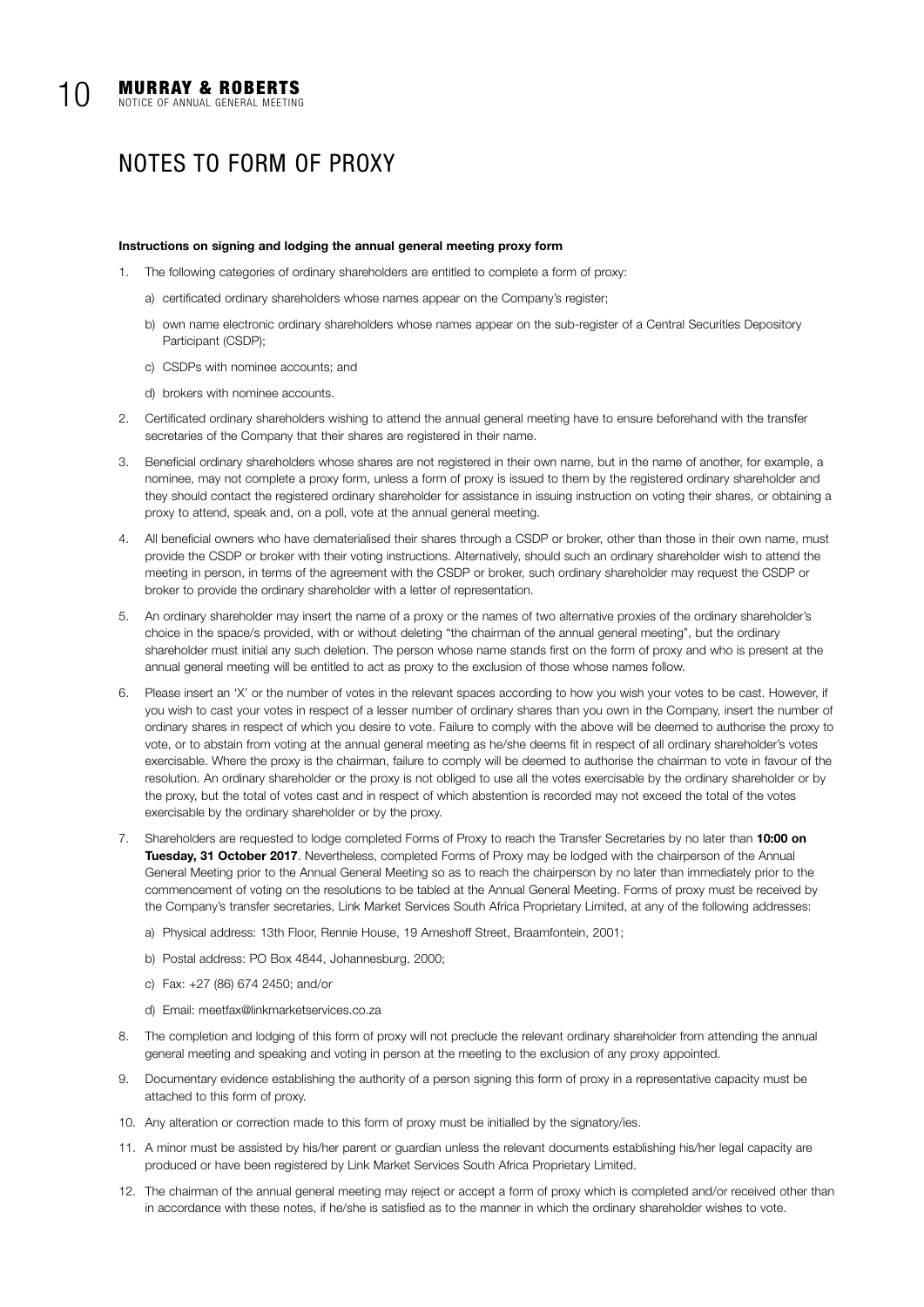# 11

# SHAREHOLDERS' DIARY

| End-June      |
|---------------|
| End-September |
| November      |
| February 2018 |
| August 2018   |
|               |



For a comprehensive Shareholders' Diary, please visit the Investor's portal on www.murrob.com.

## ADMINISTRATION AND CORPORATE OFFICE

Company Registration Number: 1948/029826/06 JSE Share Code: MUR ISIN: ZAE000073441

## BUSINESS ADDRESS AND REGISTERED OFFICE

Douglas Roberts Centre 22 Skeen Boulevard Bedfordview 2007 Republic of South Africa

## POSTAL & ELECTRONIC ADDRESSES AND TELECOMMUNICATIONS NUMBERS

PO Box 1000 Bedfordview 2008 Republic of South Africa

Telephone: +27 11 456 6200 Email: info@murrob.com Website: www.murrob.com

## SHARE TRANSFER SECRETARIES

## Link Market Services South Africa Proprietary Limited

13th Floor, Rennie House 19 Ameshoff Street, Braamfontein 2001

PO Box 4844, Johannesburg Republic of South Africa

Telephone: +27 11 713 0800 Fax: +27 86 674 4381

## SPONSORED LEVEL 1 AMERICAN DEPOSITORY RECEIPT (ADR) PROGRAMME

US Exchange: OTC US Ticker: MURZY Ratio of ADR to Ordinary Share: 1:1 CUSIP: 626805204 Depository Bank: Deutsche Bank Trust Company Americas

## AUDITORS

#### Deloitte & Touche

Deloitte Place The Woodlands 20 Woodlands Drive Woodmead, Sandton 2196 Private Bag X6 Gallo Manor 2052

## **SPONSOR**

Deutsche Securities (SA) Proprietary Limited 3 Exchange Square 87 Maude Street Sandton 2196 Private Bag X9933

Sandton 2146

## INVESTOR RELATIONS AND MEDIA ENQUIRIES

Ed Jardim Telephone: +27 11 456 6200 Email: ed.jardim@murrob.com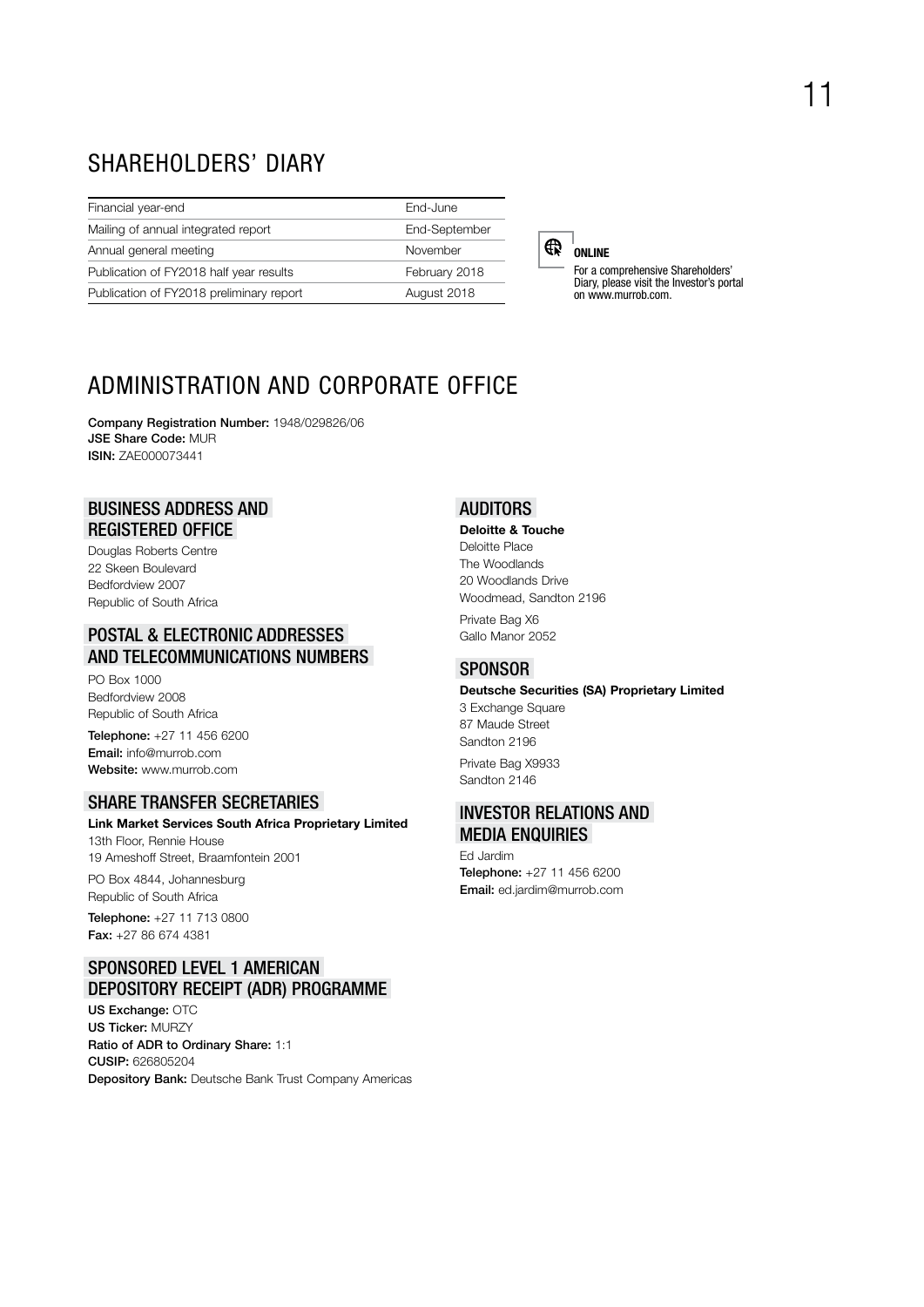| 12 |  | <b>MURRAY &amp; ROBERTS</b> |                                  |
|----|--|-----------------------------|----------------------------------|
|    |  |                             | NOTICE OF ANNUAL GENERAL MEETING |